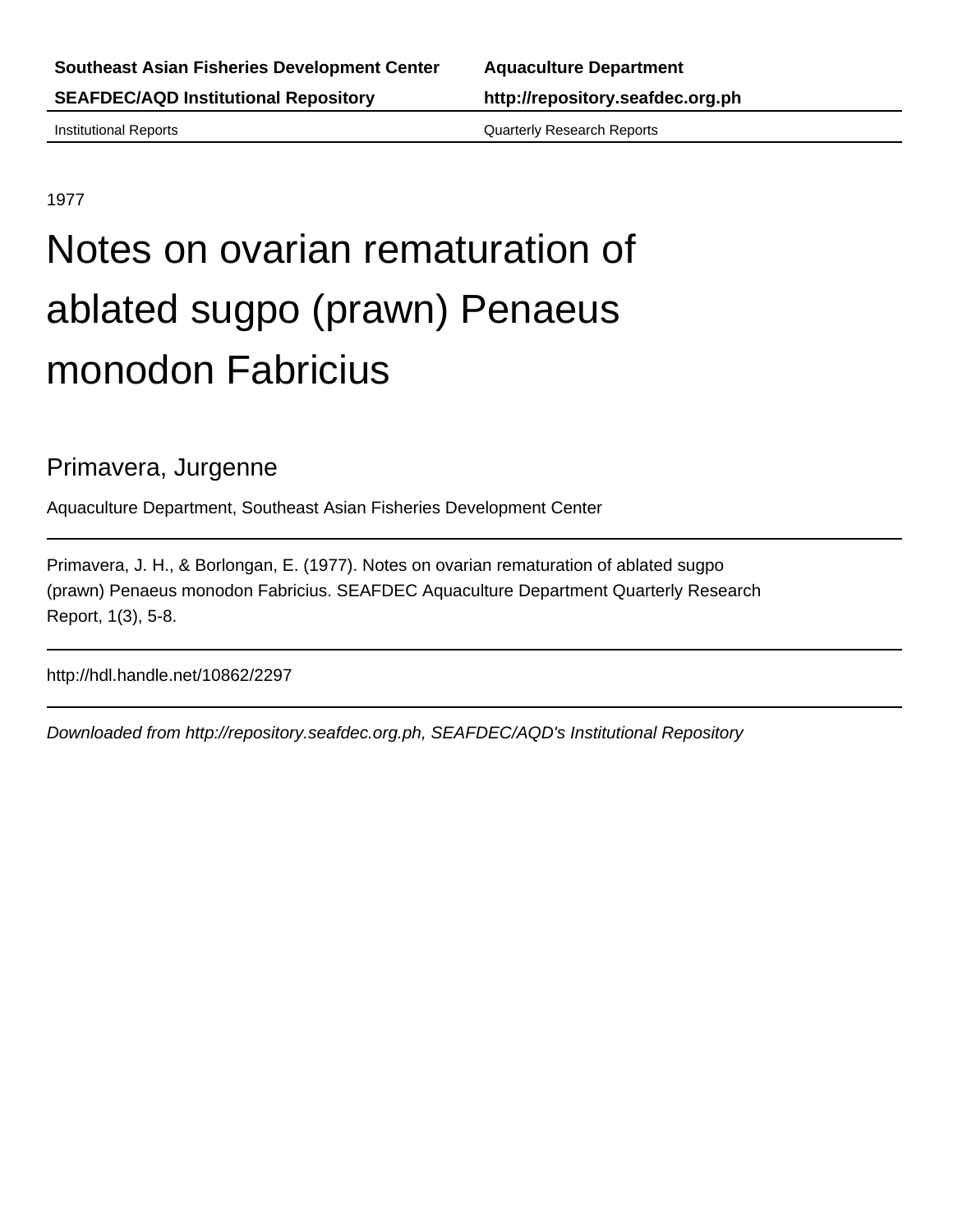# **Notes on ovarian rematuration of ablated sugpo (prawn)** *Penaeus monodon* **Fabricius**

(Extended abstract of the paper delivered by Mrs. Jurgenne H. Primavera at the Symposium on Reproductive Physiology of Fish, Paimpont, France, Sept. 19-21, 1977.)

#### **Jurgenne H. Primavera and Emeterio Borlongan**

To what extent spent *Penaeus monodon* females can remature and spawn successive broods is an important question in terms of recycling spawners in a commercially viable operation. Corollary to this is the quantity and quality of fry from rematured females in comparison to those from first spawnings. Aquacop (1977) reports 18 spawnings from 6 ablated *P. monodon* females over 3 months or an average of 1 spawning per female per month. A bimodal pattern of carapace length measurements at 56 mm and 61 mm from 107 gravid *P. monodon* females caught from the wild suggests that they spawn more than once in their lifetime (H. Motoh, pers. comm., 1977).

Data from Arabian Gulf research studies suggest 5 spawnings in a lifetime for P. semisulcatus and *Trachypenaeus granulosus* (Badawi, 1975). Employing the gonad index method, Pillay and Nair (1971) concluded that the breeding season of the prawn *M. affinis* extends over several months of the year and indicate production of successive broods of eggs by 1 female during a single breeding season.

Spent *P. monodon* females from wild (unablated) and broodstock (ablated) sources are routinely tagged around one eyestalk with numbered brass tags (Rodriguez, 1977) for rematuration studies. Some are not ablated to serve as controls. All females are stocked in a 4.85  $\times$  4.85  $\times$  2.80 m concrete tank with males. Feeding is once to twice daily with salted or fresh brown mussel *(Modiolus metcalfei)* at 10% body weight. Water depth is at least 1 m. Sampling for rematuration of females is every 5 days during which the tank is cleaned and the water is completely changed. Rematuring females are taken to the Wet Laboratory for spawning and rearing of larvae.

Of 347 experimental females, only 10.1% had a second spawning and 1.4% a third spawning (Table 1). To a large degree, the low rate of rematuration is due to high spawner mortality  $$ average survival period after spawning was only 6 days for a sample of 176 spawners. Moreover, sampling was undertaken only every 5 days to minimize stress on the prawns and because of the large size of the tank. It is highly probable that some females matured and spawned in the tank itself during this interim period - such rematurations are not accounted for in the data.

It took an average of 23 days after ablation for a prawn with undeveloped ovaries to mature and spawn (Table 2). However, at Aquacop (1977) a minimum of 12 days was observed. For previously ablated females the average time between a first and second spawning was 11 days; between a second and third spawning, 10.4 days. In comparison, w ild females ablated after the first spawning took 15 days between the first and second spawning. An ablated female may have another spawning in as short as 5 days after the previous one (Table 2), in agreement with findings at Aquacop (1977).

Average fecundity was 180,000 eggs per second spawning and 140,000 eggs per third spawning (Tables 3 and 4). The average number of eggs from first spawning of ablated females was 110,000 to 120,000. Aquacop (1977) reported an average of 180,000 eggs for first and successive spawnings.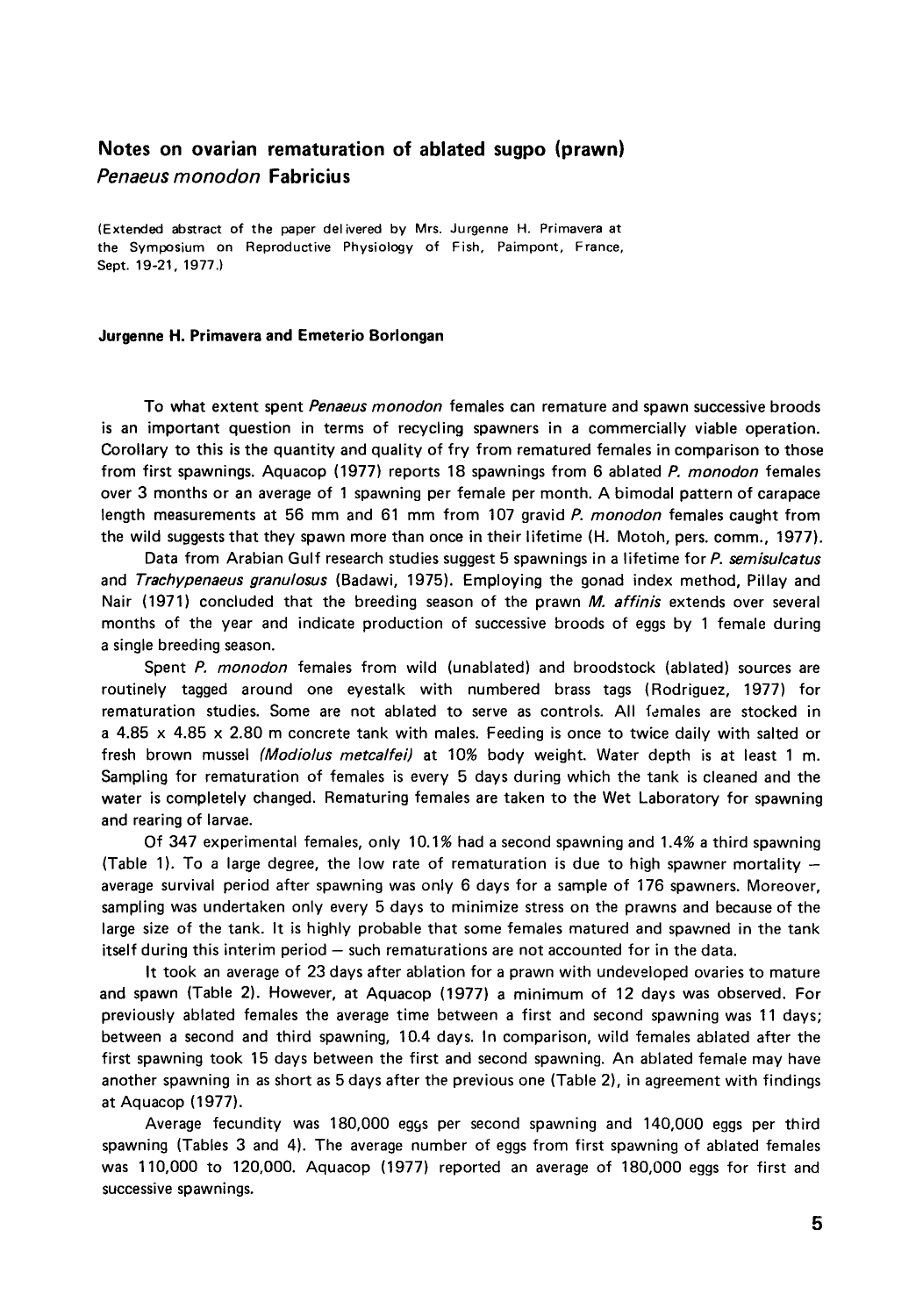|                       |       | Spawning       |       |                               |  |  |
|-----------------------|-------|----------------|-------|-------------------------------|--|--|
| <b>Source</b>         | First | Second         | Third | <b>Remarks</b>                |  |  |
| Tigbauan broodstock   | 75    | 6              |       | Ablated before first spawning |  |  |
| Batan broodstock      | 215   | 18             | 2     | Ablated before first spawning |  |  |
| lgang broodstock      | 12    | 2              | 0     | Ablated before first spawning |  |  |
| Himamaylan broodstock | 3     | $\overline{2}$ |       | Ablated before first spawning |  |  |
| Ouestionable          | 11    | 5              |       | Ablated before first spawning |  |  |
| Tiqbauan wild         | 9     |                | Ω     | Ablated after first spawning  |  |  |
| Batan wild            | 24    | 2              | 0     | Ablated after first spawning  |  |  |
| Tigbauan wild         | 3     |                | 0     | Unablated (controls)          |  |  |
| <b>Batan wild</b>     | 69    |                | 0     | Unablated (controls)          |  |  |
| Himamaylan wild       | 2     |                | 0     |                               |  |  |
| Total                 | 423   | 35             | 5     |                               |  |  |

# Table 1. Number of first, second and third spawnings of ablated and unblated P. monodon females from different sources.

# Table 2. Number of days between ablation and spawning and between successive spawnings of *P. monodon* females.

|                                   |      | No. of |      |                 |
|-----------------------------------|------|--------|------|-----------------|
|                                   | Ave. | Min.   | Max. | <b>Spawners</b> |
| Ablation to first spawning        | 22.6 | 12     | 44   | 70              |
| First spawning to second spawning |      |        |      |                 |
| a. ablated before first spawning  | 11.0 | 5      | 23   | 33              |
| b. ablated after first spawning   | 15.0 | 8      | 22   | 2               |
| Second spawning to third spawning | 10.4 | 5      | 18   | 5               |

However, hatching rate was lower for rematuration: 44% for second spawnings and 35% for third spawnings (Tables 3 and 4) in contrast to 64% for first maturation.

If a second spawning follows in as quick as 5 days and no molting and mating take place during this period (assuming that mating can occur only when the female is soft-shelled), a lot of unfertilized eggs will account for a low hatch rate. Fry from rematured females also seem to be weaker compared to first spawnings. This could be related to poor nutrition (a monodiet of mussel meat) of the broodstock. Aquacop (1977) does not mention hatch rate nor fry quality in its report.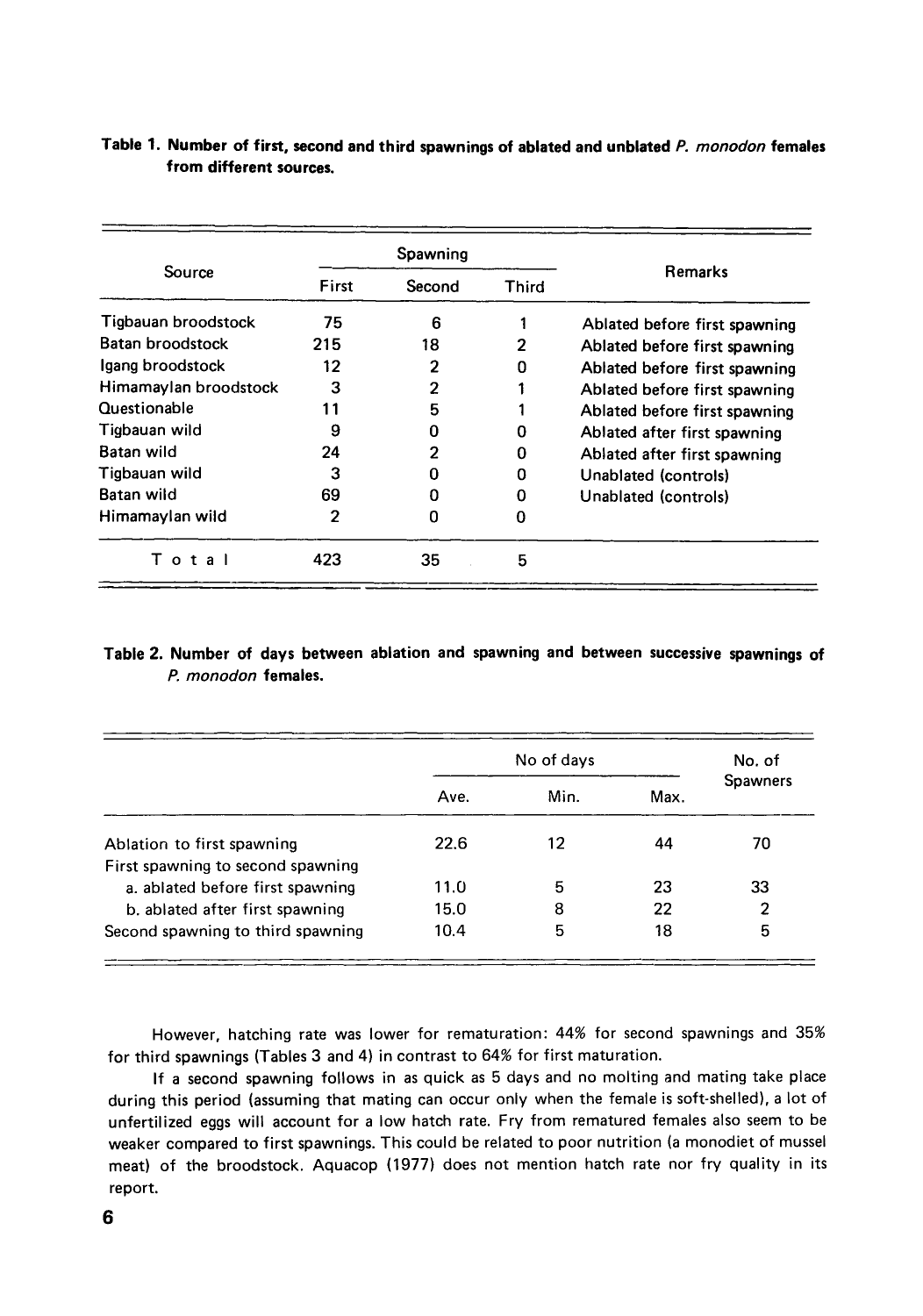| Date          | Tag Nos. |          | Total                  | No. of  | No. of                | Hatch     |                                     |
|---------------|----------|----------|------------------------|---------|-----------------------|-----------|-------------------------------------|
|               | Partial  | Complete | No.<br><b>Spawners</b> | Eggs    | Nauplii<br>$(N_5N_6)$ | Rate<br>% | <b>Remarks</b>                      |
| 4-06-77       | 059      | 043      | $\overline{2}$         | 158,000 | 0                     | 0.0       | Eggs did not hatch.                 |
| 4-13-77       |          | 181/057  | 2                      | 129,000 | 46,000                | 35.7      | Discarded - larvae very weak.       |
| $4 - 14 - 77$ |          | 045      |                        | 197,000 | 46,000                | 23.4      | Discarded - larvae very weak.       |
| 4-20-77       |          | 108      |                        | 104,200 | 75,000                | 72.0      | Discarded - larvae very weak.       |
| 4-18-77       |          | 185      |                        | 107,000 | 0                     | 0.0       | Eggs did not hatch.                 |
| $4 - 25 - 77$ |          | 100      |                        | 58,000  | 0                     | 0.0       | Eggs did not hatch.                 |
| 4-28-77       |          | 151      |                        | 77,160  | 30,180                | 39.1      | Discarded - larvae very weak.       |
| $5-07-77$     |          | 195      |                        | 307,800 | 262,000               | 85.1      | Harvested 10,000 P <sub>1</sub>     |
|               |          |          |                        |         |                       |           | $(3.8\%$ survival from $N_5N_6$ ).  |
| $5-28-77$     |          | 478      | 1                      | 126,000 | $\mathbf{0}$          | 0.0       | Eggs did not hatch.                 |
| 6-02-77       |          | 461      |                        | 106,000 | 76,800                | 71.5      | Harvested 5,000 P <sub>2</sub>      |
|               |          |          |                        |         |                       |           | $(6.5\%$ survival from $N_5 N_6$ ). |
| 6-03-77       |          | 536      |                        | 138,000 | 0                     | 0.0       | Eggs did not hatch.                 |
| 6-08-77       |          | 543/421/ | 3                      | 773,600 | 278,000               | 35.9      | Harvested 13,000 P <sub>1</sub>     |
|               |          |          | 503                    |         |                       |           | $(4.7\%$ survival from $N_S N_G$ ). |
|               |          |          |                        | 300,000 | No data               | No data   | Given to T. Jamandre.               |
| 7.12.77       | 592      |          |                        | 107,000 | 45,000                | 42.2      | Discarded - larvae very weak.       |
| $7-22-77$     |          | 393      |                        | 217,000 | 105,600               | 48.7      | Discarded - larvae very weak.       |
| $7 - 22 - 77$ |          | 517      |                        | 523,500 | 247,500               | 47.3      | Discarded - larvae very weak.       |
| $7 - 22 - 77$ | 378      |          |                        | 208,800 | 159,000               | 76.22     | Discarded - larvae very weak.       |
| 8-06-77       | 380      |          |                        | 204,800 | 196,200               | 95.0      | Harvested 11,300 P <sub>3</sub>     |
|               |          |          |                        |         |                       |           | (5.8% survival from $N_5N_6$ ).     |
| Average       |          |          |                        | 182,993 |                       | 44.2      |                                     |

Table 3. Data on second spawning ot unilaterally ablated *P. monodon* females.